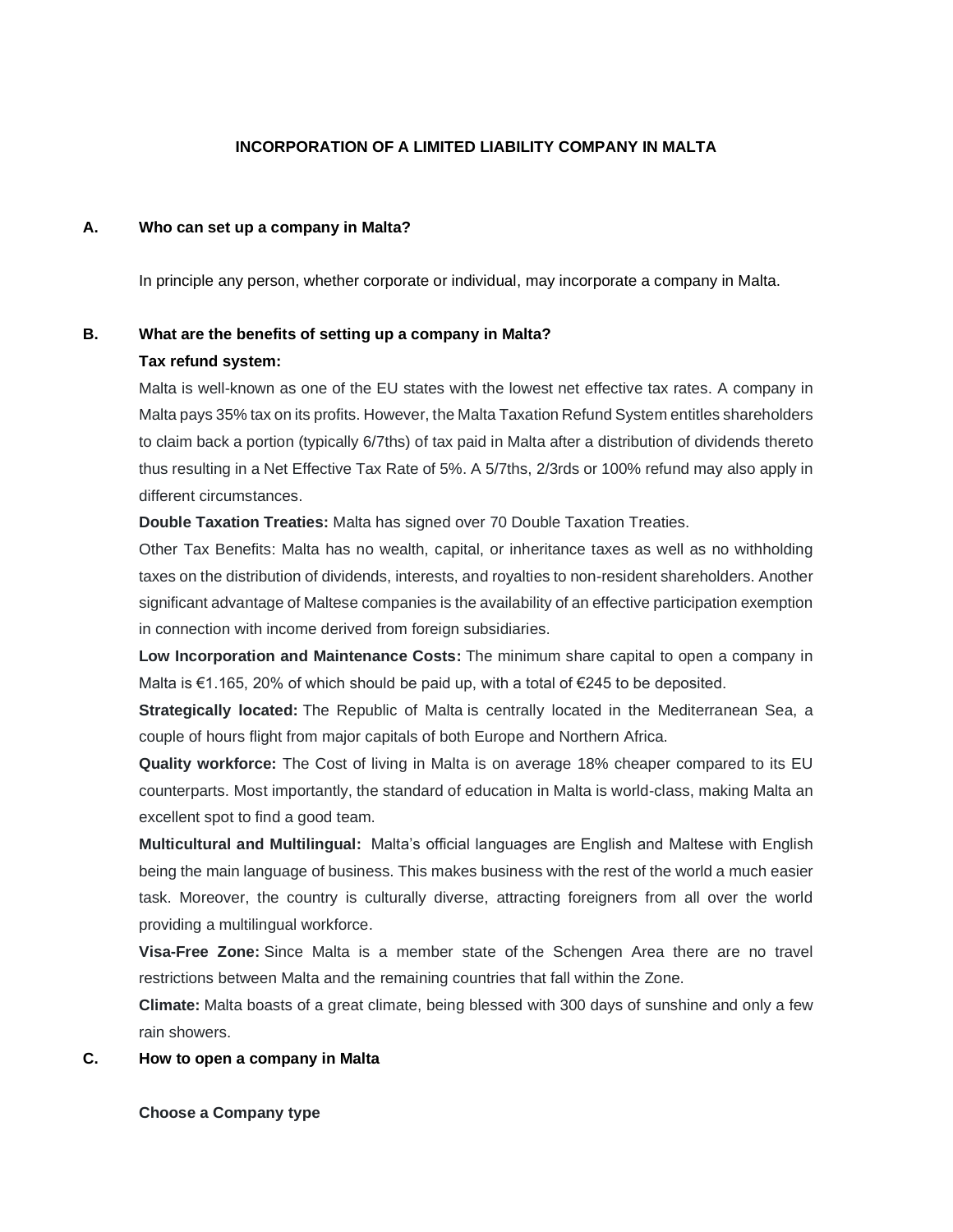There are four different types of company you can choose from when setting up in Malta:

- 1. Limited Liability Company**.** This is the most common type, and it can be:
- Private, if it limits the number of members to fifty, and it prohibits any invitation to the public to subscribe for any of its shares or debentures. Some private companies may qualify for certain benefits if they meet specific criteria that enables them to list themselves as Private Exempt Companies.
- Public, if it does not qualify as a private company and publicly offers shares or debentures.
- 2. General Partnership are best suited for medium-to-small sized businesses and can be:
- 'En Nom Collectif', which refers to a partnership between two or more partners, one of which must be either an individual or a corporate body.
- 'En Commandite', also known as Limited Partnership, where members hold limited liability over the company.
- 3. Single Proprietorship or Single Member Company, an enterprise held in ownership by one person. This can happen either at the time of incorporation or through the acquisition of all shares by one person only.
- 4. Overseas Companies, having a corporate body outside of Malta with a branch located in Malta

# **Choose the name**

The Company name must not be a copy of a previously incorporated enterprise and must not contain specific words which may be deemed to be offensive. Besides this, a company name must not misrepresent the nature of the enterprise. In some particular cases, you must be able to show evidence that you are allowed to use certain words as part of the company name such as the word "Bank" or "Insurance".

### **Have the necessary documentation drafted**

Once the Company type and name have been established, a few documents must be prepared and submitted to the Registrar of Companies Association of Malta. First and foremost, the Memorandum and Articles of Associations. The Memorandum is a document that contains important and relevant information such as:

- The type of company;
- Complete identification of its subscribers be it persons or corporate body;
- The company name;
- The company's registered office in Malta;
- The objectives of the company and the main trading activity;
- The number of directors and their identifications;
- The amount of share capital, its division into shares, the number of which taken by each subscriber, and the rights attached to each class of share;